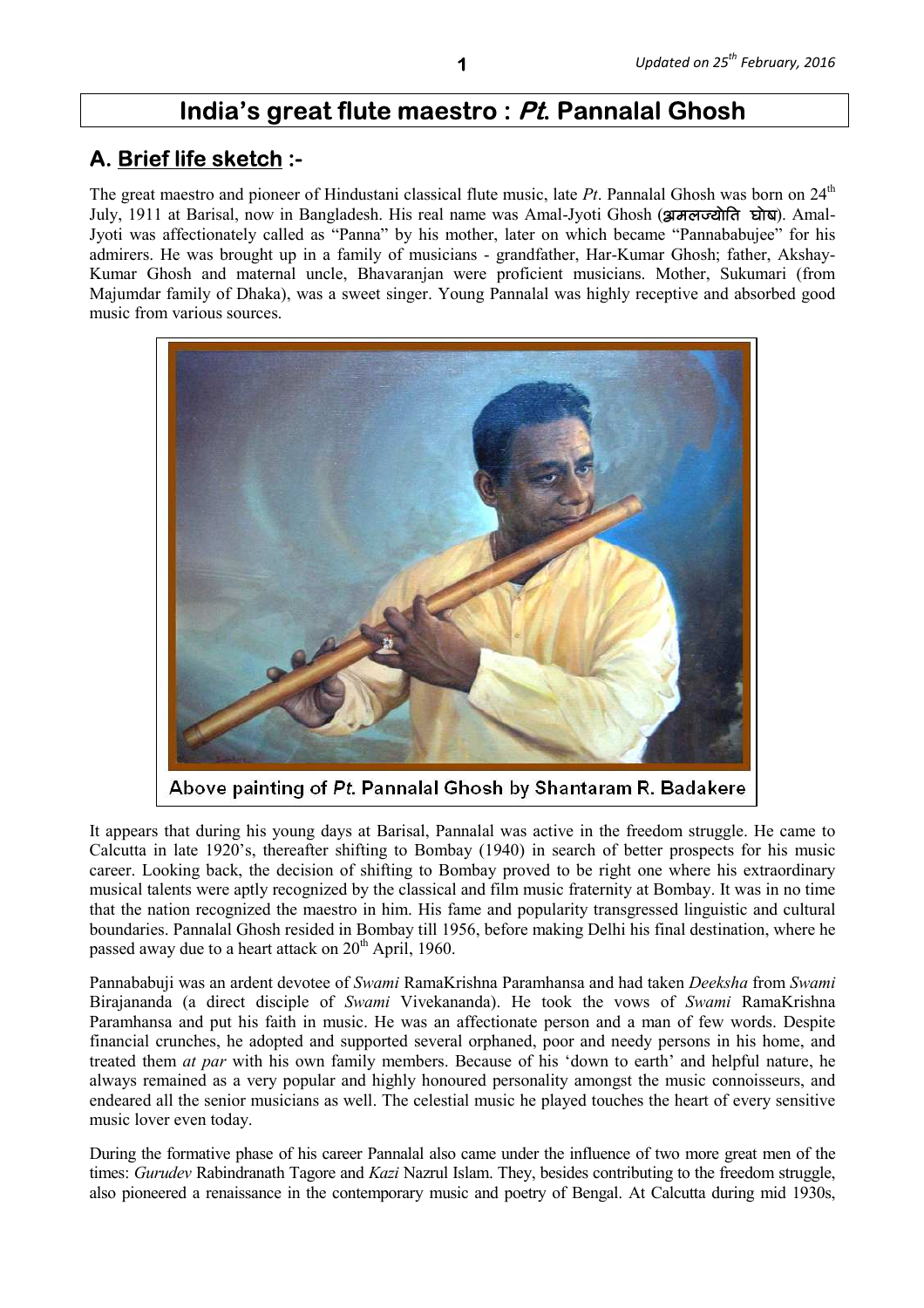Pannababujee received musical training for two years from, his first *Guru*, the noted harmonium player and a renowned master in classical music, *Ustaad* Khushi Mohammed Khan, under traditional "*Ganda Bandhan*" form of tutelage. After the sad demise of Khushi Mohammed, Pannababujee studied under *Pt*. Girija Shankar Chakrabarty, an eminent musician and musicologist. Pannababujee regarded *Ustaad* Abdul Karim Khan Sahib as the role-model and his early flute playing had great influence of vocal style of the *Ustaad*. A strong influence on the development of Pannababujee's music came from the systematic lessons from the legendary *Ustaad* Allaudin Khan Sahib after coming to Bombay during mid-1940s.

Pannalal Ghosh was a visionary innovator indeed! He was the first to transform a tiny folk instrument to a novel bamboo flute (about 26 inches long with 7 holes for manipulation by fingers) suitable for playing traditional Indian classical music, and also to uplift its stature to '*at par'* with other classical music instruments. He is also accredited with the creation of a special bass flute, and introductions of 6-stringed *Taanpura* and *Teep* (high-pitch) *Tabla* into Hindustani music. Pannababujee's innovations are of great significance because there have been rare examples in the world's modern history of music when a musical instrument was "created" as well as "popularly accepted ('*at par*' with traditionally established instruments)" for playing classical music. He also was a well built, intelligent, creative, sensuous, disciplined and a thoroughly truthful artist, and it is because of these qualities he could gather the strength and determination for novel experimentation throughout his life.

Besides it, he also mastered the technique with a great proficiency so that he could even present the "heavy" melodies along with their "beauty" and "grammar". These *Raaga*s are now the specialty of the flutists of his *Gharana* (tradition). Pannababujee regularly and gracefully played the "*Siddha Raaga*" such as *Abhogi, Adana, Bageshree, Bahar, Basant, Bhairavi, Bheempalaasi, Bhairav, Bhoop, Bhoopal Todi, Bihag, Chandramouli, Darbari, Des, Desee, Deskaar, Gaud-Sarang, Jaunpuri, Kafi, Kedar, Khamaj, Lalit, Malkauns, Marwa, Piloo, Miyan-Malhar, Pahadi, Pooriya, Puriya-Dhanashree, Puriya-Kalyan, Sarang, Shankara, Shree, Shudh-Basant, Shudha-Bhairavi, Sindura, Tilang, Todi, Yaman*  and many more. While he honoured and emphasized the traditional music, he was equally eager and keen in accepting new ideas. This culminated into creating and/or popularizing several "*Carnatic* / new / uncommon / mixed" *Raaga* such as *Andolika*, *Chandramauli, Deepawali, Jayant, Kumari, Noopur-Dhwani, Panchavati (a Raag-Mala), Ratna-Pushpika, Shuklapalaasi, Pushpachandrika (created by Shri. Himanshu Dutta, Kolkata), Basant-Mukhari, Shankara-Bhatiyar, Miyan-Ki-Sarang, Hansa-Narayani, Hansa-Dhwani, Malay-Marutham, Shivendra-Madhyam* etc.

His playing style was a uniform and balanced blend of both, the "*Gayaki* (vocal style)" and "*Tantkari* (stringed instrument style)". This is evident from his available recordings, and also from the fact that he was very much liked not only by the eminent vocalists such as *Ustaad* Fayaz Khan, *Pt*. Omkarnath Thakur and *Surashri* Kesarbai Kerkar, but his understanding of the "*Taal* (rhythm)" also was appreciated by all the renowned *Tabla* players (percussionists) including *Ustaad* Amir Hussain Khan, *Ustaad* Allarkha, and *Pt*. Nikhil Ghosh. To quote, *Pt*. Lalji Gokhale (best disciple of *Ustaad* Ahmad Jan Tirakhwa), who accompanied Pannababujee on a large number of occasions, exclaimed that it was impossible that Pannababujee would ever make a mistake in "*Taal*"!

Pannalal Ghosh, as the music director of the dance troupe of the princely kingdom of Seraikela State, visited and performed in Europe in late 1930's, and was one of the first classical musicians to have crossed boundaries of India. After joining All India Radio, Delhi, as the Conductor of National Orchestra in 1956, he composed several path-breaking orchestral pieces including *Kalinga Vijay, Rituraj, Hariyali* and *Jyotirmoy Amitabha.* His contribution in semi-classical as well as film music also was equally important, and his name is permanently linked to many famous movies such as Anjan, Basant, Duhai, Police, Aandolan, Nandkishore, Basant Bahar, Mughal-e-Azam and many more.

On breathing his last at an early age of 48 years, he left behind a large number of  $2^{nd}$ ,  $3^{rd}$  and  $4^{th}$  generation disciples and followers who capably represented and have been furthering the 'Pannalal Ghosh school' viz; (listed alphabetically) late Aminur Rehman (Mintuda), late Anand Murdeshwar, Azizul Islam (Bangla Desh), Bari Siddiqui (Bangla Desh), late Binoy Bose, late Bhailal Barot, Bharat Mansata, Carl Clements (USA), late Chandrakant Joshi, David Philipson (USA), late Devendra Murdeshwar, Debeeprasad Banerjee, late Fakirchanda Samanta, Gajanan Ram Bhandare, late Gaur Goswami, late Hari Chabria, late Haripada Choudhary, late Harishchandra Kokare, Harshawardhan Kaulgi, J.N. Chauhan, Kant Somvanshi, Kedar Bijurkar, Keshav Ginde, late Krishnarao D. Desai, *Smt*. Lalitha Rao, Lyon Leifer (USA), late Mahesh Mastfakir, Mansukhbhai Umaria, Mukul Roy, Naresh Kumta, Nihar Kabinittal, late Niranjan Haldipur, Nityanand Haldipur, late Prabhakar Nachane, late Prakash Wadhera, Prasad Sathe, Rajaram Shedge,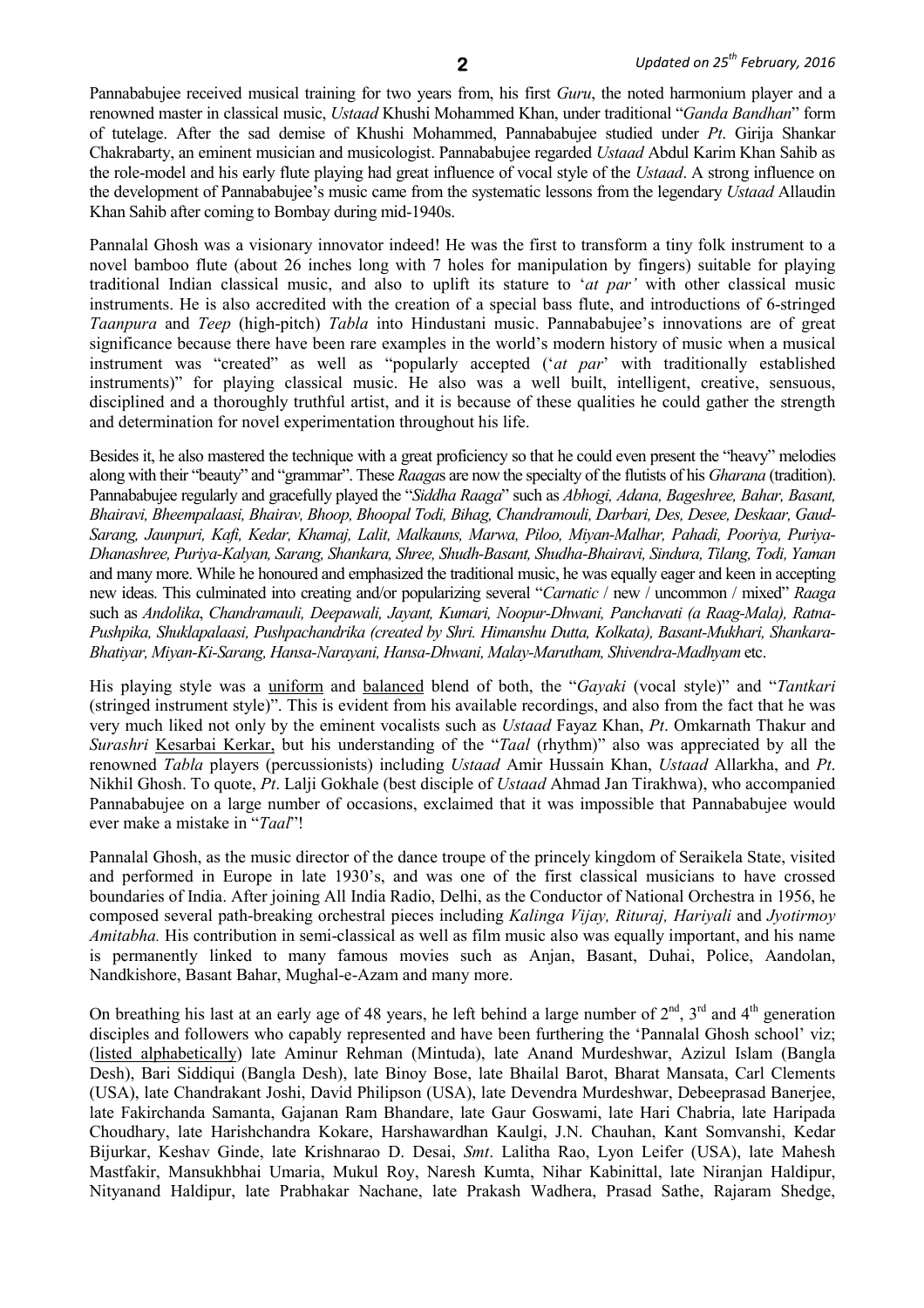Ramaprasad Mukherjee, Rasbihari Desai, late Ravi Garud, Ravindra Samant, Sachin Jagtap, Sharad Maholay, late Shreeram Joshi, Shrikrisna Khapare, Siddhesh Pai, Sudarshan Das, late Sudhakar Ghayal, Sudeep Chattopadhyay, Suraj Narain Purohit, late Surendranth Kambali, Suresh Basrurkar, Tawfique Nawaz (Bangla Desh), Tawquir Rashaad Nawaz (Bangla Desh), late Tribhuvan Gondkar, V.G. Karnad, late Vijay Kabinittal, Vishvas Kulkarni, Vivek Ullal (USA) and several others.

Today, flute has become an inseparable component of every form of Indian music, be it serious classical or film. Since most of the credit for this goes to *Pt*. Pannalal Ghosh, he will be remembered by every music connoisseur for ever.

## **B. Pannalal Ghosh style bamboo flute designs and his style of holding flutes :-**

As a visionary innovator, Pannababujee also designed the novel flutes as described below. The flute with seven fingering holes is played using the finger-tips. The  $7<sup>th</sup>$  hole is played with the little-finger by a right handed flutist.

The said 7th hole was named as "*Dhruva Madhyam*" by his disciple *Shri*. Prabhakar Nachane because Pannababuji's name got permanently elevated to a great height, just like the '*Dhruva Taara*' or the North Pole Star.

The "*Dhruva Madhyam*" hole for playing *Teevra Madhyam* in *Mandra Spatak* greatly extends the range of the instrument facilitating accurate rendition of many ragas such as *Darbari*, *Yaman*, *Kedar*, *Todee*, *Pooriya*, *Pooriya*-*Dhanashree*, *Shree* and many more. The base flute also is useful in expressing the proper depth of the heavy *Raaga* such as *Todee*, *Darbari*, *Miyan Malhar*, *Pooriya* and *Malkans*.



Above photographs of Pt. Pannalal Ghosh are due to the kind courtesy of Pt. V.G. Karnad

**The 7th hole or the '***Dhruva Madhyam***' is the heart of Pannalal Ghosh style of flute playing.**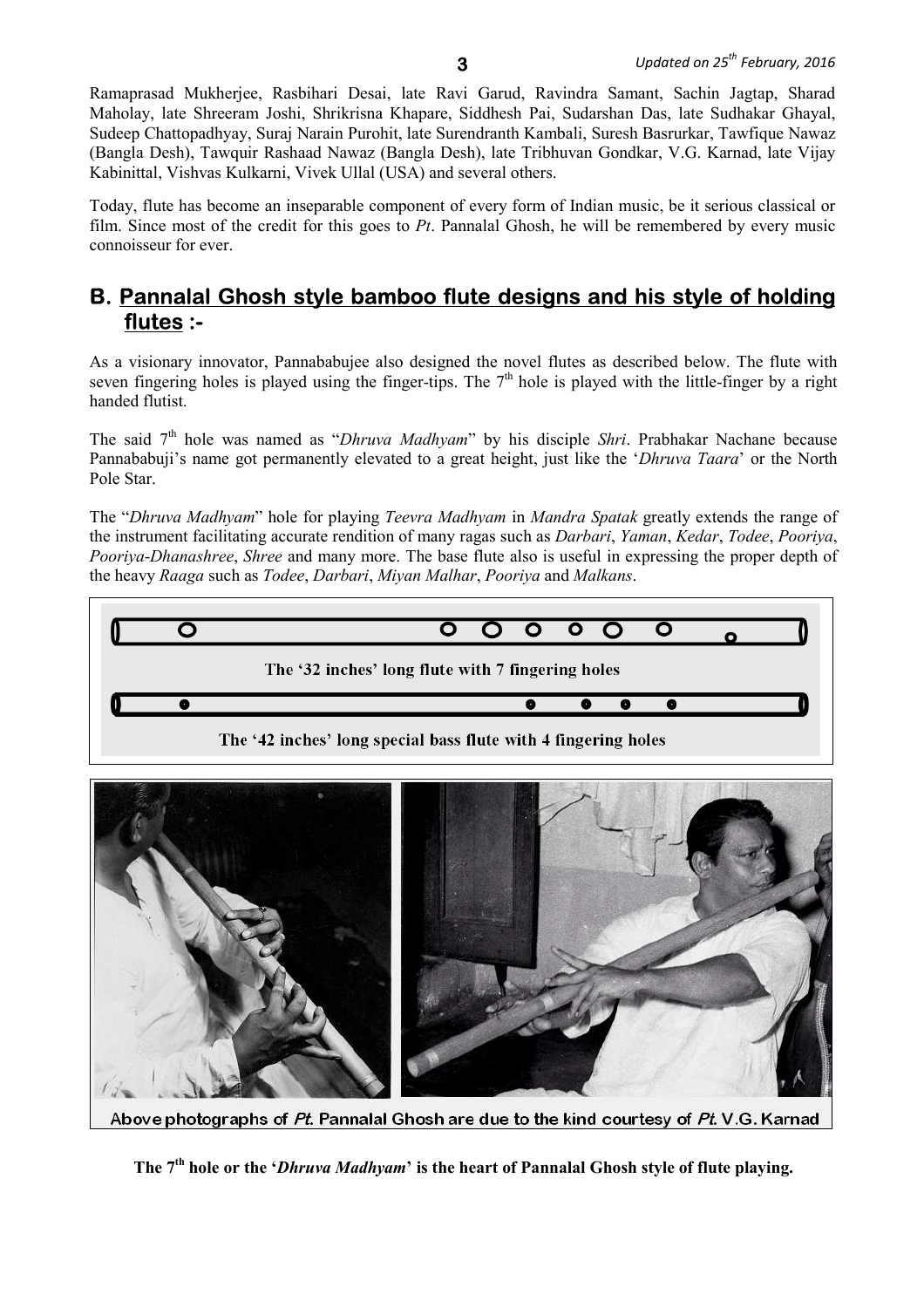## **C. Structures of the new Raaga created by Pt. Pannalal Ghosh :-**

| 1. Chandramauli   | : This Raaga is generated by omitting <i>Pancham</i> from <i>Bhairav</i> , and hence <i>Madhyam</i><br>becomes prominent (Source – Pt. V.G. Karnad, Shri. Prabhakar Nachane).                             |
|-------------------|-----------------------------------------------------------------------------------------------------------------------------------------------------------------------------------------------------------|
| 2. Deepawali      | : All Shuddha Swaraa in <i>Aaroha</i> , Pancham omitted completely, and use of both<br>variations of Madhyam adjoining in Avaroha (Source – Pannababujee's available<br>recordings of Raaga Deepaawalee). |
| 3. Jayant         | : Des ang in Jayajayavanti with Shuddha Gandhar only (Source – Pt. Rasbihari<br>Desai).                                                                                                                   |
| 4. Kumari         | : Komal Dhaivat omitted from Raaga Shree (Source - Pt. Nayan Ghosh, who faintly<br>remembers that in his childhood, his father, Pt. Nikhil Ghosh had told him about<br>this Raaga).                       |
| 5. Noopur-Dhwani  | : It is, in a simple sense, <i>Hans-Dhwani</i> with <i>Komal Gandhar</i> (Source $-Pt$ . Rasbihari<br>Desai).                                                                                             |
| 6. Panchavati     | : A Raag-Mala containing 5 evening Raaga with first letter 'B' viz; Barwa, Basant,<br>Bihag, Bageshree and Bahar (Source – Shri. Sharad Maholay, Pt. Rasbihari<br>Desai).                                 |
| 7. Ratna-Pushpika | : Rishabh and Pancham added to Pushpachandrika (Pushpachandrika is Aaroha of<br>Komal Nishad Rageshree and Avaroha of Malkans) (Source - Shri. Sharad<br>Maholay, Pt. Rasbihari Desai).                   |
| 8. Shuklapalaasi  | : Bheempalaas with Shuddha Gandhar (Source $-Pt$ . Rasbihari Desai).                                                                                                                                      |

## **D. Pannalal Ghosh and Indian Film Music :-**

Bengal was a prominent centre of intellectual, cultural and revolutionary unrest, often at the forefront opposing the British rule. The Bengali *Bhadralok*, the cultured elite had a modern outlook who worked towards the eradication of outdated social practices, appealed for democratic reform and tried to define an Indian national identity.

Pannalal Ghosh was overpowered by the prevailing nationalistic sentiments in his hometown *Barisal*, now in Bangladesh. He was influenced by the intelligentsia and the renaissance reformers, writers and thinkers - Gurudev Rabindranath Tagore, Girija Shankar Chakravarty, and Kazi Nazrul Islam amongst many others.

The true nationalist that he was, Pannalal Ghosh got entangled in the freedom struggle and had to flee to Kolkata. He was a trained boxer and wrestler in *Barisal* and he took up a job of an instructor. His childhood friend and brother-in-law, Anil Biswas, also came to Kolkata due to his political leanings. In the early 1930s, Anil Biswas was working for the Hindustan Recording Company as a singer and composer. Pannalal gladly played the *Bansuri* (Indian flute) for several recordings and their recording *Amar Kare Akul Sur* became very popular. He also obtained a contract from Ratneshwar Mukhopadhyay, his neighbour and a famous *Kirtan* singer, for an hour-and-a-half slot on the radio. He was noticed by well-known music directors such as Kamal Das Gupta, Ranjit Ray, Biren Das, Asit Baran, S.D. Burman, Subal Das Gupta and Himanshu Datta.

Thus, Pannababuji was exposed to the two most important media at that time - records (discs) and radio. Due to his association with Kazi Nazrul Islam, (the rebel poet), he got bigger contracts from HMV and Columbia, the major recording companies at that time.

Impressed by his flute recitals, Kazi Nazrul Islam, who had penned the lyrics for the film **Pataalpuri (**1935) directed by Priyanath Ganguly, invited Pannalal to assist him in composing the music. This marked the debut of Pannalal Ghosh in the film-world. His next breakthrough was when he was enlisted in the New Theatres Studio as a member of their orchestra by Raichand Boral, popularly known as R.C. Boral. Pannababuji refined himself as a flautist and also learnt Hindustani classical music systematically under Khushi Muhammed Khan, a respected harmonium player from Punjab at the New Theatres. Pannababu was drawing a monthly salary of Rs. 45/- which was raised to Rs. 100/- in the following month as he had earned a strong reputation in New Theatres. Pannababuji contributed to every film produced by New Theatres during the period 1934 - 1940.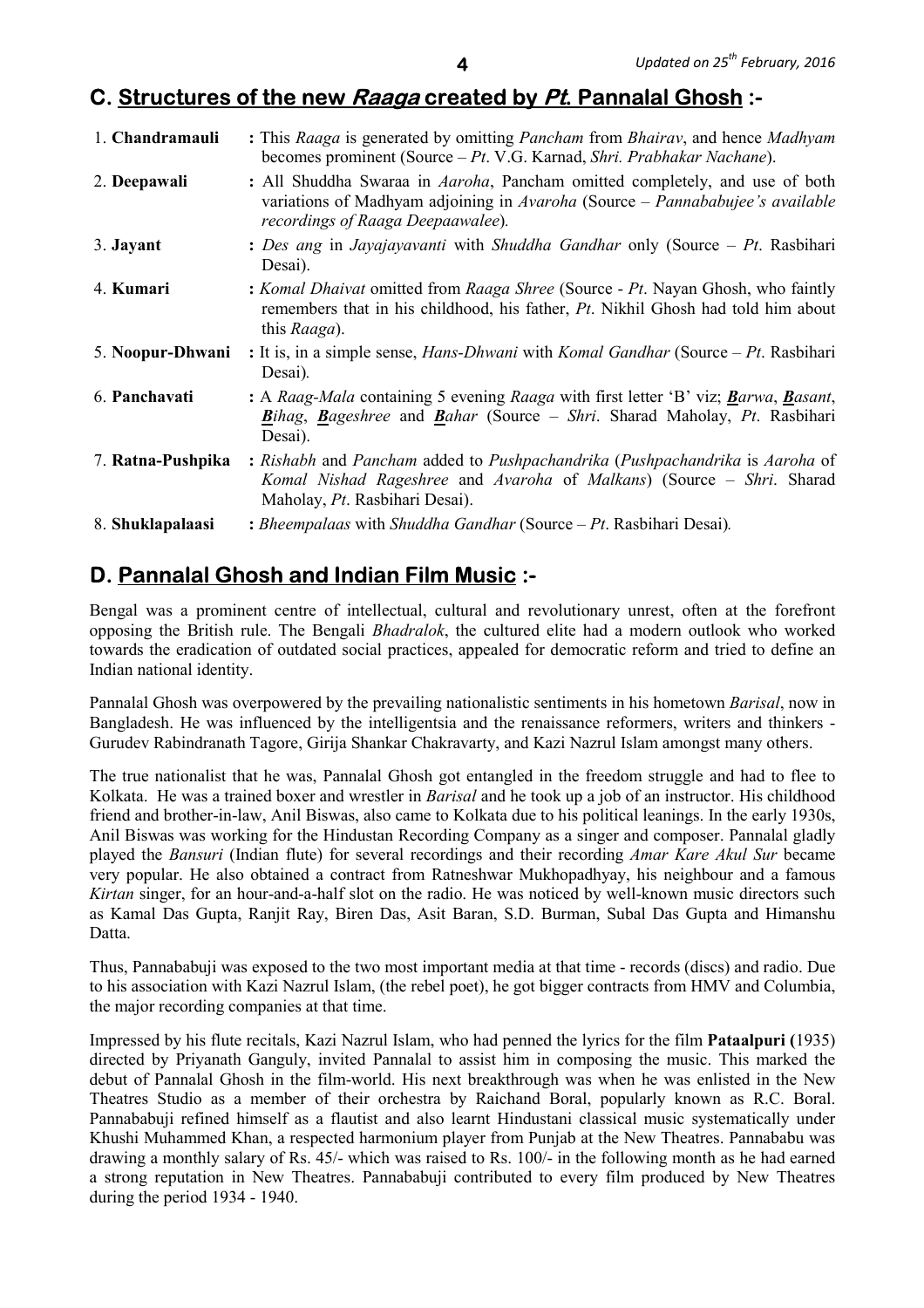Pannalal Ghosh contributed to the introduction of playback recording and singing in Indian Cinema which is credited to R.C. Boral for the bilingual film **Bhagyachakra** (Bengali) **/ Dhoop Chhaon** (Hindi, 1935). This innovation was achieved by sound engineer, Mukul Bose.

R.C. Boral used to conduct many radio programmes on Kolkata Radio Centre, like *Mahalaya, Shivratri, Shriradha, Pratham Divas,* and *Jhulan,* which featured Pannababuji. He was also invited as a solo artiste which was a great honour at that time.

Pannalal Ghosh had become a national figure due to the media of records, radio and films in Kolkata. He shifted to Mumbai in 1940 and his first film as an independent music director was **Snehbandhan / Intezar** (1940) of the Great India Pictures directed by J.P. Advani. '*Aabroo Ke Kamaanon Mein*' and '*Sneh Bandhan Mein Bandhe Hue*' rendered by Khan Mastan and Bibbo were hit songs scored by Pannalal Ghosh.

His next venture was when he scored music for the Bombay Talkies film **Anjaan** directed by Amiya Chakraborty in 1941. The music of the film became very popular. The songs '*Mere Jeevan Ke Path Par Kaun*', '*Ayee Paschim Ki Ghata*'*,* and '*Pyare Pyare Sapne Hamare*' rendered by the singing stars Ashok Kumar and Devika Rani are remembered even today.

His songs of another Bombay Talkies film **Basant (**1942) were raging hits - '*Ummeed Unse Kya Thi*' rendered by Parul Ghosh, '*Tumko Mubarak Ho Oonche Mahal*'*, 'Mere Chhotese Man Mein Chotisi Duniya Re*', picturised on Baby Madhubala, '*Hua Kya Kasoor Ho Humse Ho Door*'*, 'Kaata Lago Re Sajanva*' amongst many others are remembered for the interludes of *Bansuri, Violin, Tabla* and *Ghungroo*. Pannababuji had become adept in the art of orchestration under the guidance of his mentor R.C. Boral at the New Theatres. This experience helped him immensely when he moved to Mumbai.

Most of the songs scored by Pannalal Ghosh were rendered by Parul Ghosh, his wife (who was the sister of Anil Biswas, another stalwart of Indian film music).

In the film **Bhalai** (1943) directed by Nazir, there were eight songs, out of which six songs were rendered by Sitara Devi.

In another film **Duhai** also made in 1943 directed by V.M. Vyas, he teamed up with Rafique Ghaznavi and Shanti Kumar and most of the songs were rendered by Shanta Apte, the lead cast of the film.

Pannalal Ghosh composed music for a number of films. '*Beet Gaya Pathjhad Phir Guiyani*' and '*Chala Chal Musafir Yeh Jag Hai Sarai*' rendered by Parul Ghosh are his memorable compositions in the film **Sawaal** (1943) directed by Niranjan for Geetanjali Movietone.

**Police (**1944) directed by Shanti Kumar for Prakash Pictures had 13 songs scored by Pannalal Ghosh. Some of the hits are '*Mere Saiyan Sipahsala',* '*Bilayan Se Dar Laage*' rendered by Parul Ghosh and Amirbai and '*Aata Hai Kaun Chhup Chhupke Mere Khwab Mein*' rendered by Parul Ghosh and Prem Adib.

He also gave music to **Beesvi Sadi**, a Bhavnani Productions film in 1945 directed by M. Bhavnani. Memorable songs include '*Kook Re Tu Pran Papeehe*' and '*O Nirmohi Maang Rahi Hai Tujhse Apna Pyar Mein*', both rendered by Parul Ghosh.

The true patriot that he was, Pannalal Ghosh gave stirring compositions and flute playback for the memorable film **Andolan (1951).** This film starred Shivraj, Kishore Kumar, Manju, Pushpa, Sushma, Parsuram, and Tiwari and was directed by Phani Majumdar for Motwane Ltd.

The film, made at Bombay Talkies, was produced by the distributors of the Chicago Radio PA systems. Kishore Kumar plays the role of the militant hero of this quasi-documentary. It is a stridently nationalistic story of India's freedom struggle, presented through the expressions of a Bengali family from 1885 (when the Indian National Congress was established) to 1947. It has the actual footage of India's freedom struggle. Speeches and talks of our national leaders, Mahatma Gandhi, Jawaharlal Nehru and many others are included in the narrative of this film.

Important events incorporated into the plot were Mahatma Gandhi's Satyagrah (1920), the Simon Commission (1928), Sardar Vallabh bhai Patel's Bardoli Satyagrah (1928) and the 1942 Quit India agitation. Old documentary footage purchased from Kohinoor and Krishna Films, as well as a shot of Gurudev Rabindranath Tagore singing Jana Gana Mana are included. The song '*Vande Mataram*' rendered by Parul